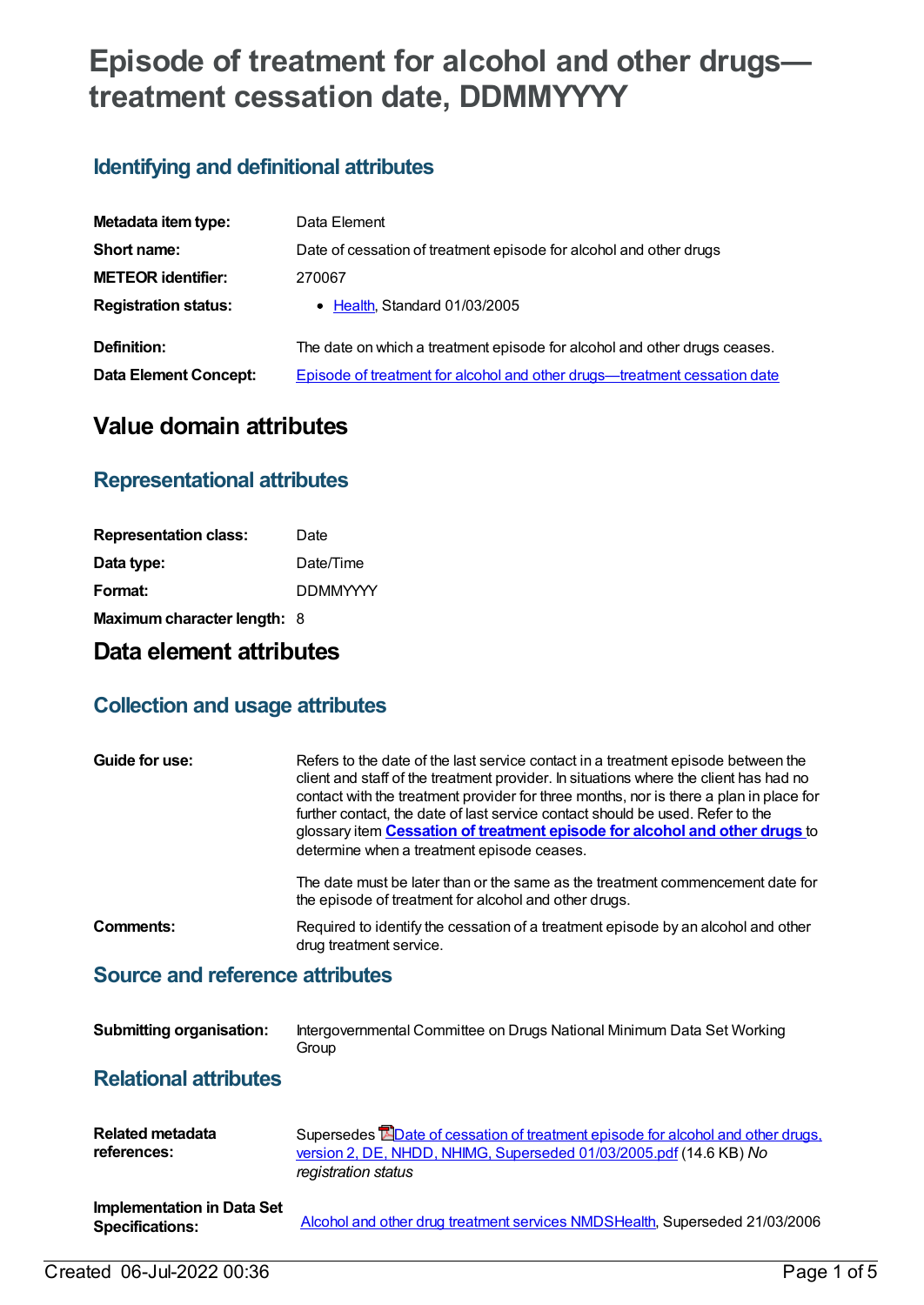*Implementation end date:* 30/06/2006

*DSS specific information:*

The date must be later than or the same as the treatment commencement date for the episode of treatment for alcohol and other drugs.

Alcohol and other drug [treatment](https://meteor.aihw.gov.au/content/334288) services NMD[SHealth](https://meteor.aihw.gov.au/RegistrationAuthority/12), Superseded 23/10/2006

*Implementation start date:* 01/07/2006

*Implementation end date:* 30/06/2007

*DSS specific information:*

The date must be later than or the same as the treatment commencement date for the episode of treatment for alcohol and other drugs.

Alcohol and other drug [treatment](https://meteor.aihw.gov.au/content/345144) services NMDS 2007-0[8Health](https://meteor.aihw.gov.au/RegistrationAuthority/12), Superseded 05/02/2008

*Implementation start date:* 01/07/2007

*Implementation end date:* 30/06/2008

*DSS specific information:*

The date must be later than or the same as the treatment commencement date for the episode of treatment for alcohol and other drugs.

Alcohol and other drug [treatment](https://meteor.aihw.gov.au/content/362318) services NMDS 2008-1[0Health](https://meteor.aihw.gov.au/RegistrationAuthority/12), Superseded 22/12/2009

*Implementation start date:* 01/07/2008

*Implementation end date:* 30/06/2010

*DSS specific information:*

The date must be later than or the same as the treatment commencement date for the episode of treatment for alcohol and other drugs.

Alcohol and other drug [treatment](https://meteor.aihw.gov.au/content/374211) services NMDS 2010-1[1Health](https://meteor.aihw.gov.au/RegistrationAuthority/12), Superseded 24/12/2010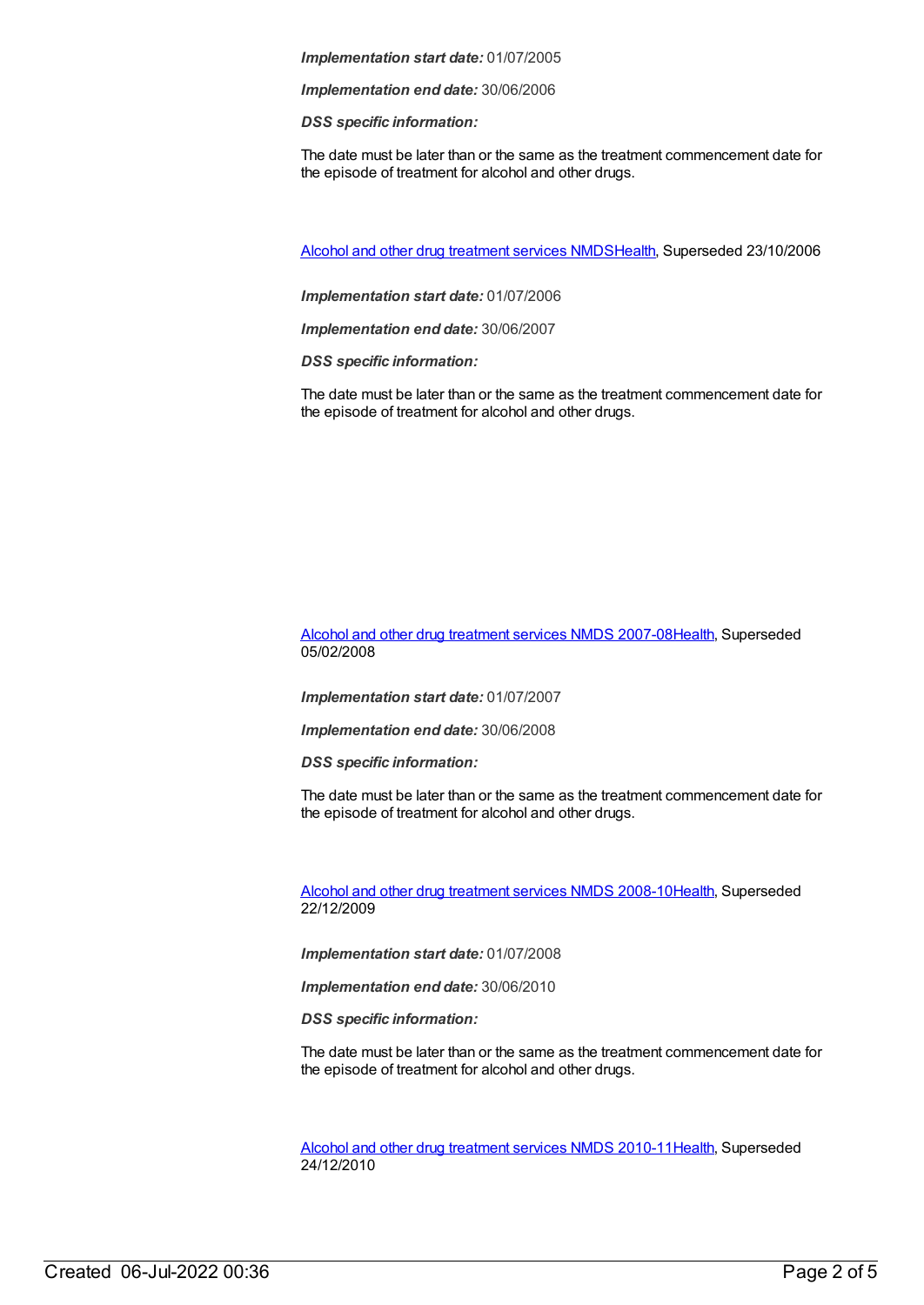*Implementation end date:* 30/06/2011

*DSS specific information:*

The date must be later than or the same as the treatment commencement date for the episode of treatment for alcohol and other drugs.

Alcohol and other drug [treatment](https://meteor.aihw.gov.au/content/427037) services NMDS 2011-1[2Health](https://meteor.aihw.gov.au/RegistrationAuthority/12), Superseded 07/12/2011

*Implementation start date:* 01/07/2011

*Implementation end date:* 30/06/2012

*DSS specific information:*

The date must be later than or the same as the treatment commencement date for the episode of treatment for alcohol and other drugs.

Alcohol and other drug [treatment](https://meteor.aihw.gov.au/content/466861) services NMDS 2012-1[3Health](https://meteor.aihw.gov.au/RegistrationAuthority/12), Superseded 07/02/2013

*Implementation start date:* 01/07/2012

*Implementation end date:* 30/06/2013

*DSS specific information:*

The date must be later than or the same as the treatment commencement date for the episode of treatment for alcohol and other drugs.

Alcohol and other drug [treatment](https://meteor.aihw.gov.au/content/498901) services NMDS 2013-1[5Health](https://meteor.aihw.gov.au/RegistrationAuthority/12), Superseded 13/11/2014

*Implementation start date:* 01/07/2013

*Implementation end date:* 30/06/2015

*DSS specific information:*

The date must be later than or the same as the treatment commencement date for the episode of treatment for alcohol and other drugs.

Alcohol and other drug [treatment](https://meteor.aihw.gov.au/content/583090) services NMDS 2015-1[8Health](https://meteor.aihw.gov.au/RegistrationAuthority/12), Superseded 06/09/2018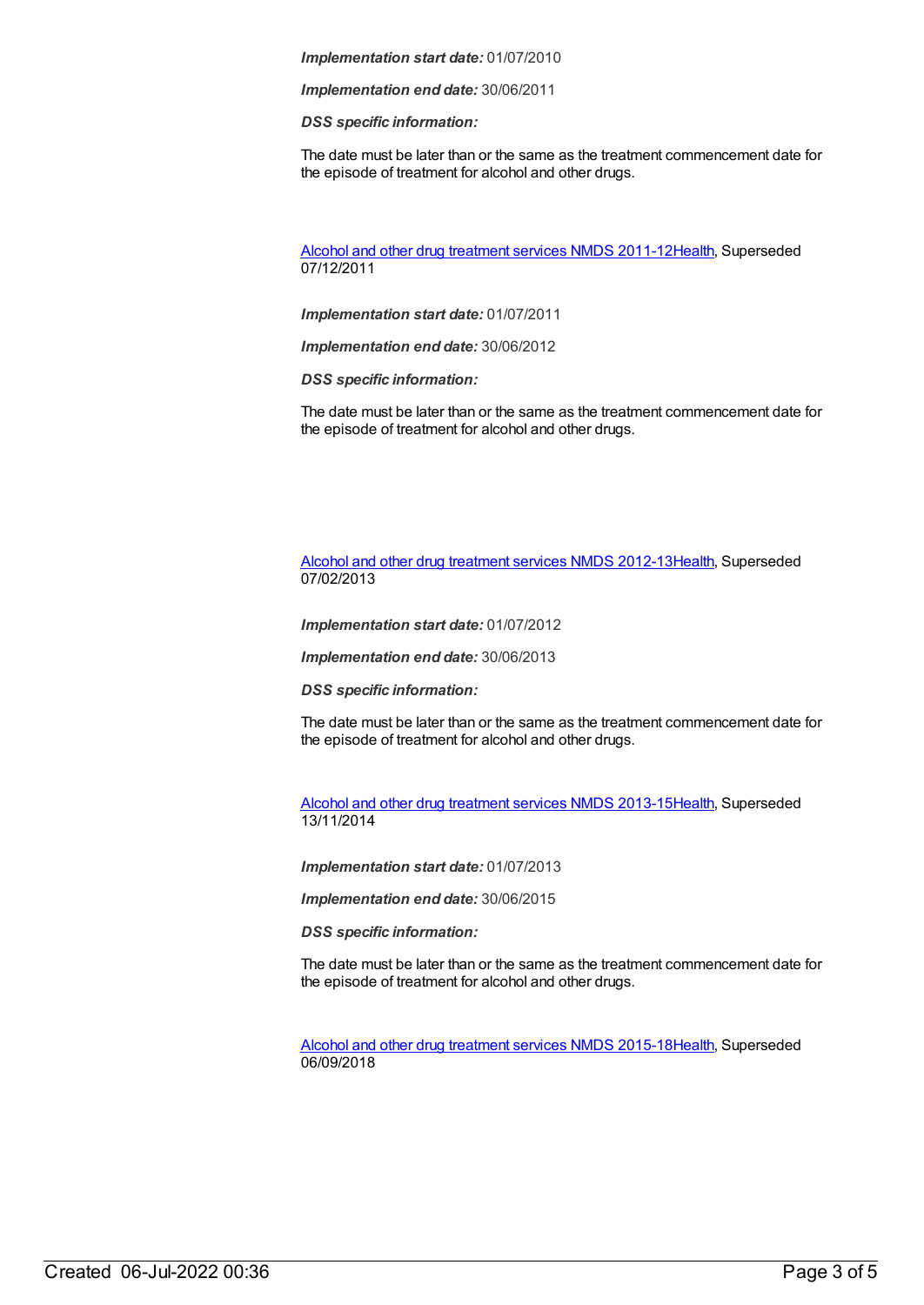*Implementation end date:* 30/06/2018

*DSS specific information:*

The date must be later than or the same as the treatment commencement date for the episode of treatment for alcohol and other drugs.

Alcohol and other drug [treatment](https://meteor.aihw.gov.au/content/686596) services NMDS 2018-19ACT Health [\(retired\)](https://meteor.aihw.gov.au/RegistrationAuthority/9), Candidate 09/08/2018 [Health](https://meteor.aihw.gov.au/RegistrationAuthority/12), Superseded 12/12/2018

*Implementation start date:* 01/07/2018

*Implementation end date:* 30/06/2019

*DSS specific information:*

The date must be later than or the same as the treatment commencement date for the episode of treatment for alcohol and other drugs.

Alcohol and other drug [treatment](https://meteor.aihw.gov.au/content/700931) services NMDS 2019–2[0Health](https://meteor.aihw.gov.au/RegistrationAuthority/12), Superseded 20/02/2020

*Implementation start date:* 01/07/2019

*Implementation end date:* 30/06/2020

*DSS specific information:*

The date must be later than or the same as the treatment commencement date for the episode of treatment for alcohol and other drugs.

Alcohol and other drug [treatment](https://meteor.aihw.gov.au/content/717078) services NMDS 2020–2[1Health](https://meteor.aihw.gov.au/RegistrationAuthority/12), Superseded 05/02/2021

*Implementation start date:* 01/07/2020

*Implementation end date:* 30/06/2021

*DSS specific information:*

The date must be later than or the same as the treatment commencement date for the episode of treatment for alcohol and other drugs.

Alcohol and other drug [treatment](https://meteor.aihw.gov.au/content/733903) services NMDS 2021–2[2Health](https://meteor.aihw.gov.au/RegistrationAuthority/12), Superseded 17/12/2021